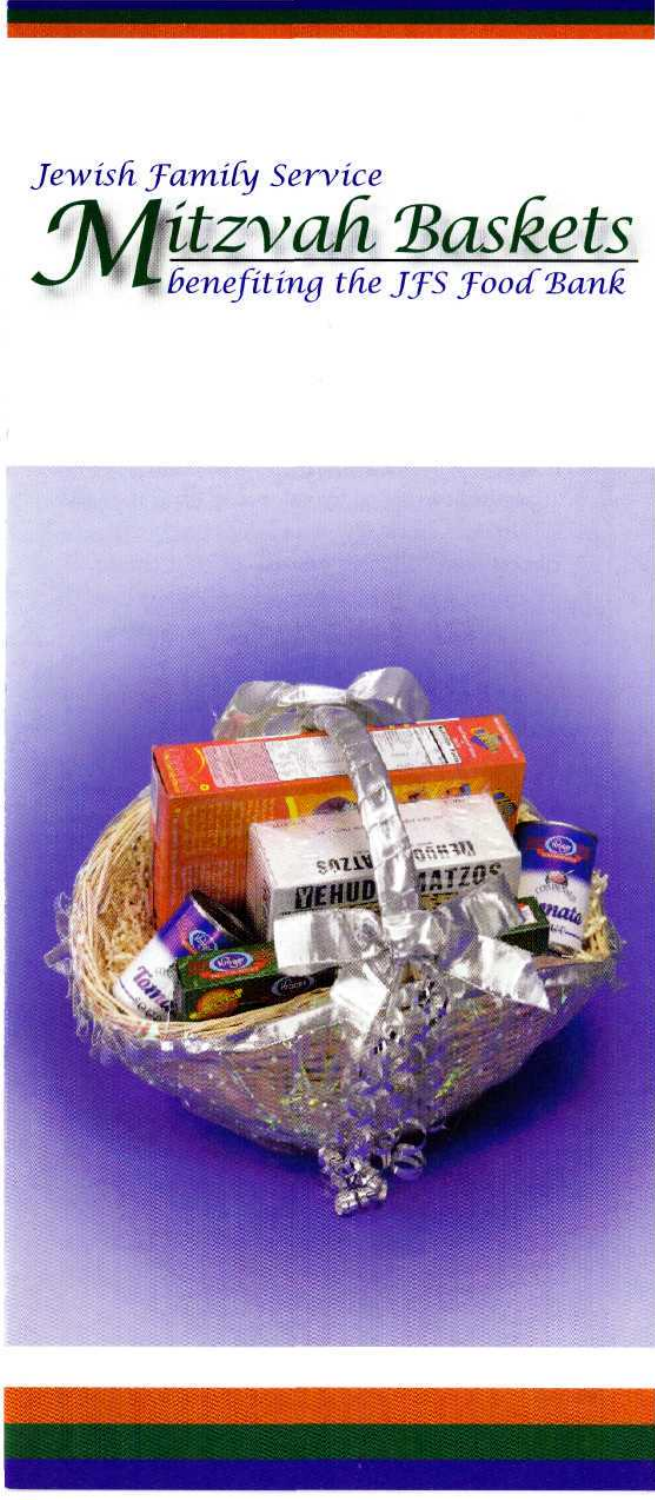## *are*

Mitzvah Baskets represents a program that provides beautifully decorated centerpiece baskets that you can "rent" from Jewish Family Service. Wicker baskets are filled with an assortment of packaged food items that represent food that is available in our Food Bank. The baskets are attractively wrapped by volunteers from the UJC Girlfriend Connnection and decorated with ribbon (and ballons if desired) of your choice. These baskets are ideally sized for centerpieces and will be delivered directly to your party.

*itzvafi "Baskets? ..* .A great and easy idea for your next party!

- **What is the JFS Food Bank?** The JFS Food Bank provides non-perishable foods, personal items, baby food, and more.
	- **Who Does the JFS Food Bank Help?** We help families with low incomes, unemployed or ill adults and their families, elderly people who live on a fixed low income, people with disabilities, and refugees.
- **How Can You Help?** Support Mitzvah Baskets by "renting" these beautifully created and decorated baskets to enhance Bar or Bat Mitzvah celebrations, luncheons, anniversaries, weddings, birthdays, or any business or social occasion.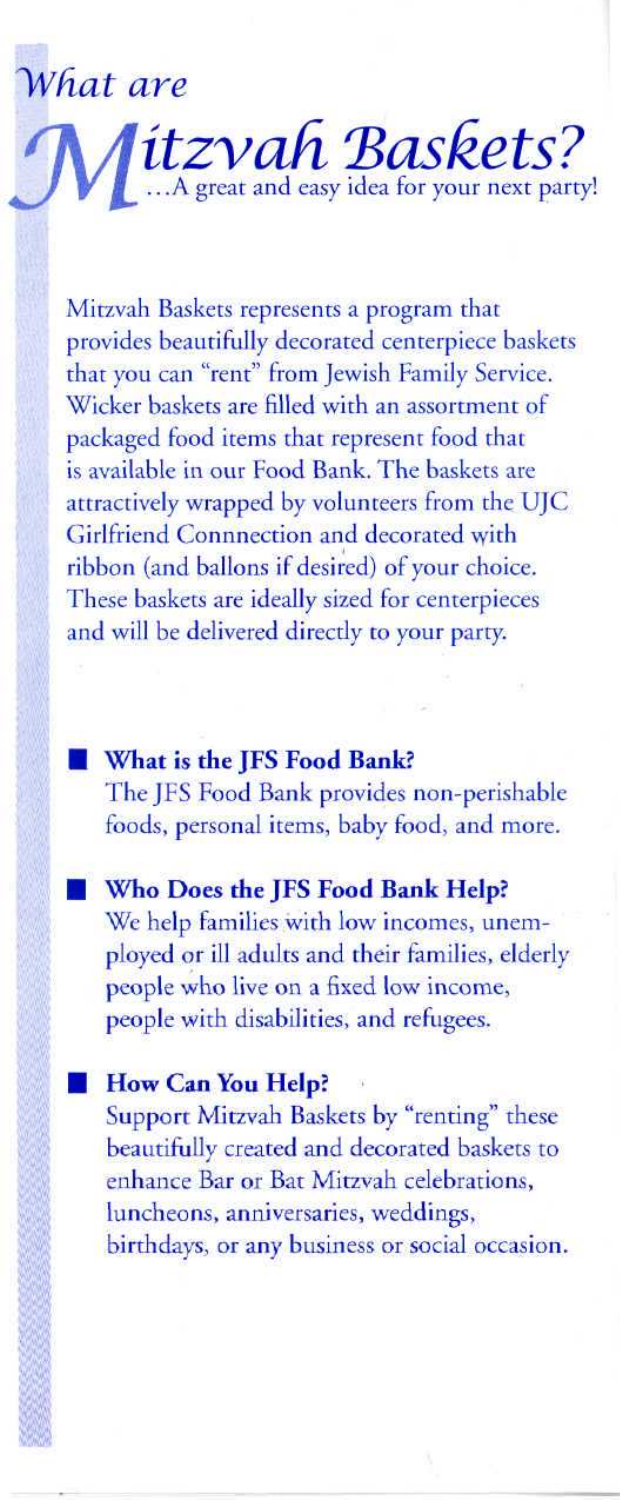## **About JFS**

Jewish Family Service of Toledo is a non-profit agency that has been serving the greater Toledo area since 1949.

Our mission is to enhance family life and to meet the human service needs of individuals and families. Professional staff provide a wide variety of services including assessments for our homemaker and Friendly Visitor programs, financial assistance, case management, outreach, scholarship assistance, and refugee services.

One of the greatest Jewish traditions is sharing our celebrations with people who are less fortunate.

## **You Can Make a Difference...**

For more information about Mitzvah Baskets and the JFS Food Bank, call Jewish Family Service at (419) 885-2561.

The "rental fee" is \$18 per basket and is tax deductible to the extent allowed by law.

Mitzvah Baskets is a project of Jewish Family Service in partnership with the UJC Girlfriend Connection to benefit the JFS Food Bank.

> JEWISH FAMILY SERVICE  $\backslash$  OF TOLED O UNITED JEWISH COUNCIL

> > ''"m>